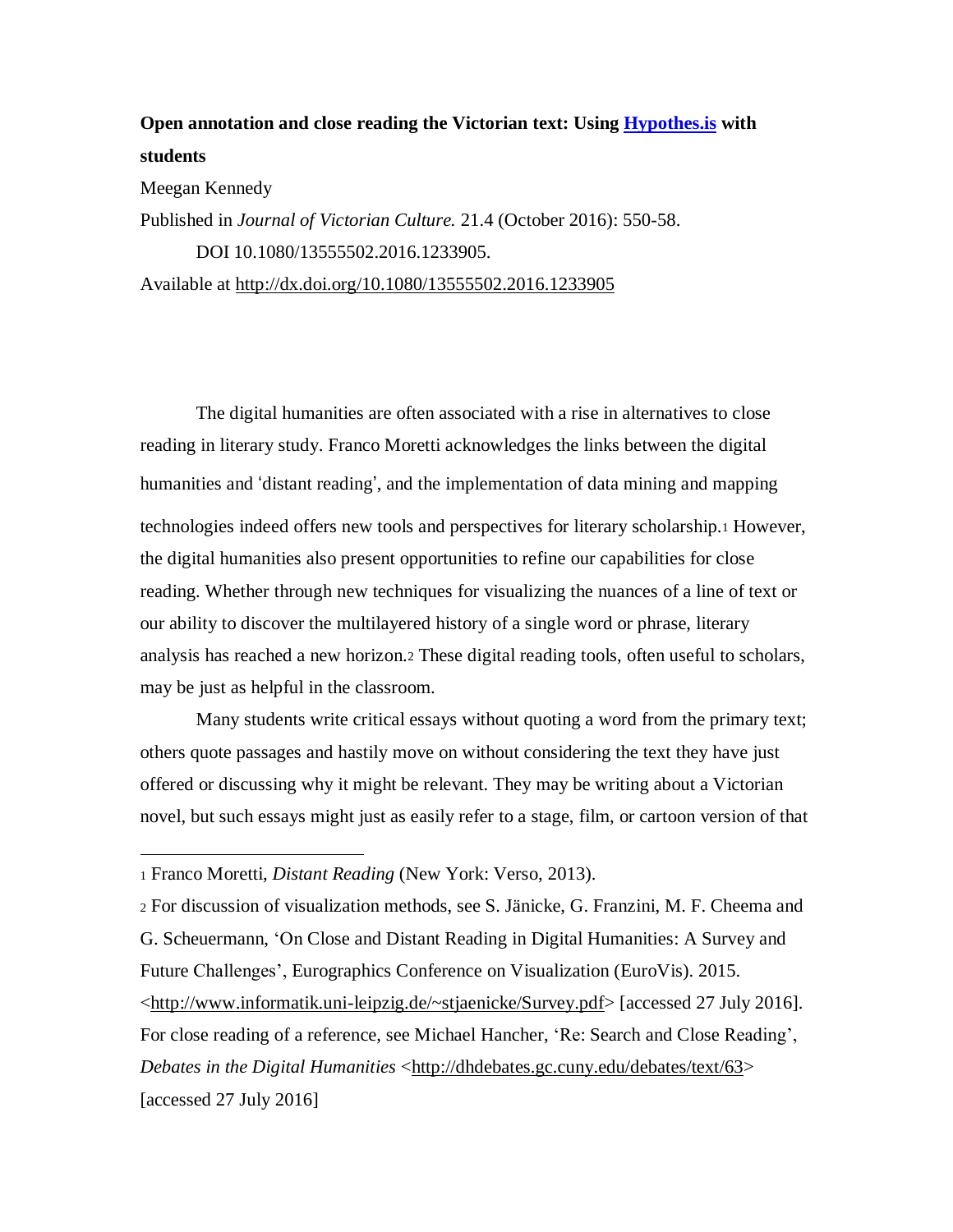novel or even a simple summary of its plot. I explain to students that analysis of words quoted from the text is a crucial element of literary-critical argument. Thus, in class, we turn to specific pages in a novel and discuss how the words on the page do or do not align with our ideas about the novel. All too often, however, students working independently drift into general statements that do not support their claims. Whether this is due to lack of skill or lack of reading is often difficult to discern.

I suspect that some of my students' fatigue in reading long works of Victorian fiction derives from their reluctance to saturate themselves in the lush, cluttered texture of Victorian prose. Until they do so, they cannot become 'fluent' enough in their reading to enjoy the human dramas unfolding as they turn the pages. How can we coach students to train their attention on the text, on the unique force of a particular phrase or moment, before broadening their perspective to wider horizons? Ideally, students will have multiple low-pressure opportunities to practice this skill. I recently engaged students in an experiment designed to provide them with such opportunities, constructing a number of class assignments using Hypothes.is. Hypothes.is is an open-source project facilitating group annotation of any online text. Open annotation provides a frequent, collegial assignment to help students gain the habit of turning to specific moments in the text for their examples. This essay's commentary on open annotation in the classroom grows out of the particular challenges and rewards of the course where it was used.

During the 2014-2015 academic year, I planned a new course: 'Literature and Medicine: Diseases and Debates, Then and Now.' The course, which was open to all undergraduate students, ran for the first time in Spring 2016, enrolling 53 students mostly from the humanities and the biological sciences. My objective in this course was to help students develop their critical reading skills by working with primary literary and medical texts from the Victorian era in relation to contemporary texts in the medical humanities and bioethics. The course examined how ethical debates around topics such as patient privacy play out textually and in society, then and now. The course required students to read both primary and secondary texts and to practice literary-critical, historical, and ethical analysis of those texts, in part through online annotations in Hypothes.is.

I faced two challenges in designing and teaching this course. Firstly, the course was one of several that fulfilled a university-wide ethics requirement, so it would draw a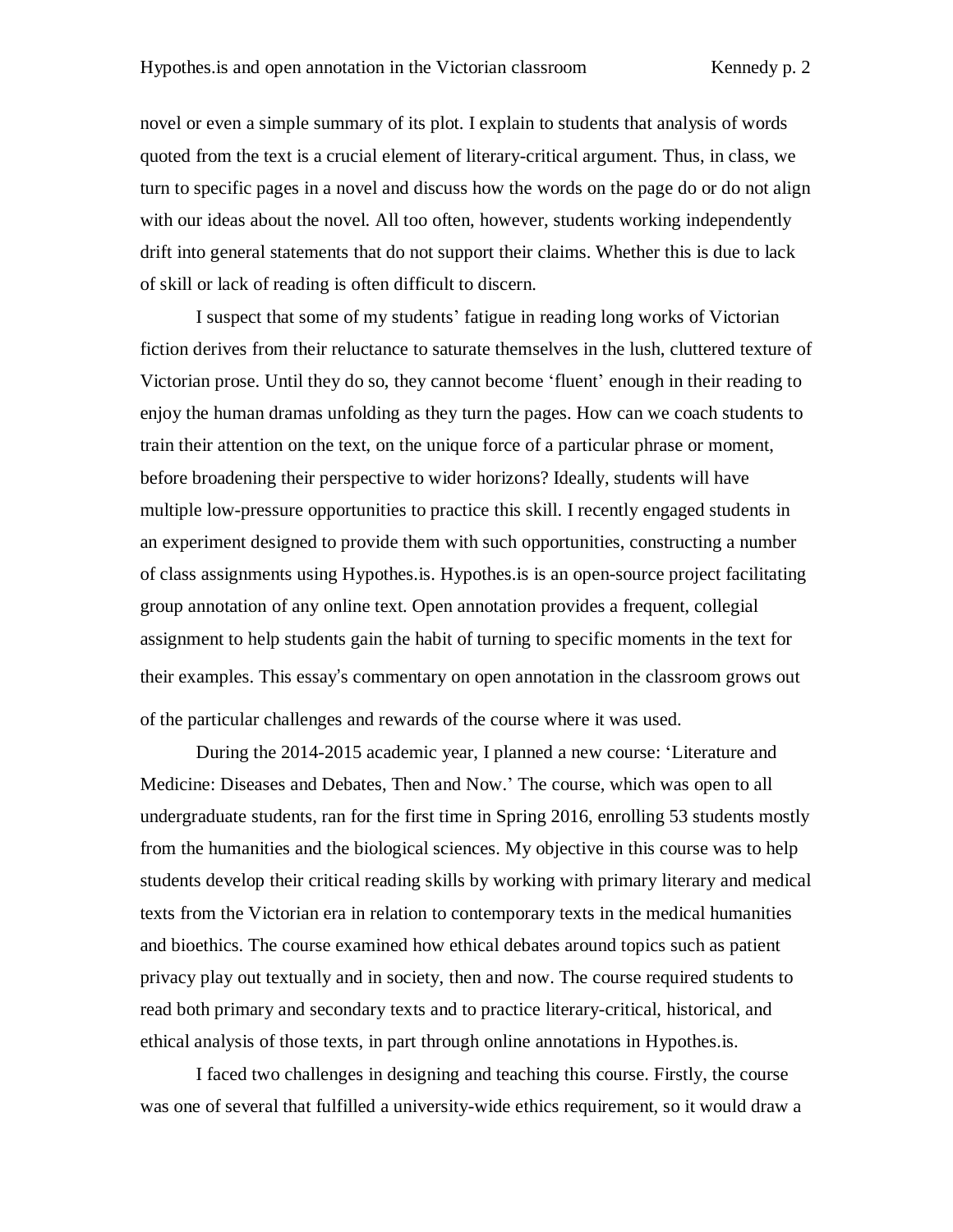broader student demographic than my other courses. As a result, over a quarter of my new students were science majors, mostly from the biosciences attracted by the medical topic; I had publicized the course with Florida State University (FSU)'s undergraduate association for pre-medical students. Most of the bioscience majors proved their worth in the thoughtful perspectives they brought to discussion and in their disciplined approach to schoolwork. However, many were less comfortable practicing the kind of writing and analysis the course required. They may have enrolled for precisely this reason: the MCAT test places increasing emphasis on critical reading and thinking. These skills are crucial to the humanities, of course, but they are increasingly valued in the medical sciences as well. Negotiating the diverse range of texts I had assigned was also a challenge for English majors, who were practiced critical readers but less experienced in negotiating scientific and bioethics material. I needed assignments that allowed students at all levels to hone critical reading and thinking skills at their own pace.

The second challenge I faced was delivering the course in an asynchronous online format. My interactions with students would take place mostly within the virtual learning environment Blackboard via videos, slideshows with voiceover, quizzes, the Discussion Board, and two longer essays graded online and with audio comments. This would be my first foray into online teaching. How could I replicate the give-and-take of class discussion in the artificial environment of Blackboard's Discussion Board? It is clunky to post in, difficult to read through, and encourages students to unmoored meanderings. Additionally, when I try to foster conversation by inviting students to reply to other students' postings, these replies cannot be graded individually unless each student initiates a separate forum, which can be unwieldy.

I needed an online asynchronous format that would allow me to replicate the open space of classroom discussion, with accountability for each of the elements of post and response. I needed to be able to annotate outside webpages, not just text that I myself could upload. And I wanted to make it mandatory that students make links to our Victorian texts. I wanted our tool to anchor students' analysis in specific words, moments, phrases, and images so they were forced to engage with the language of the period. Furthermore, I preferred our tool to be open source and provide the option of a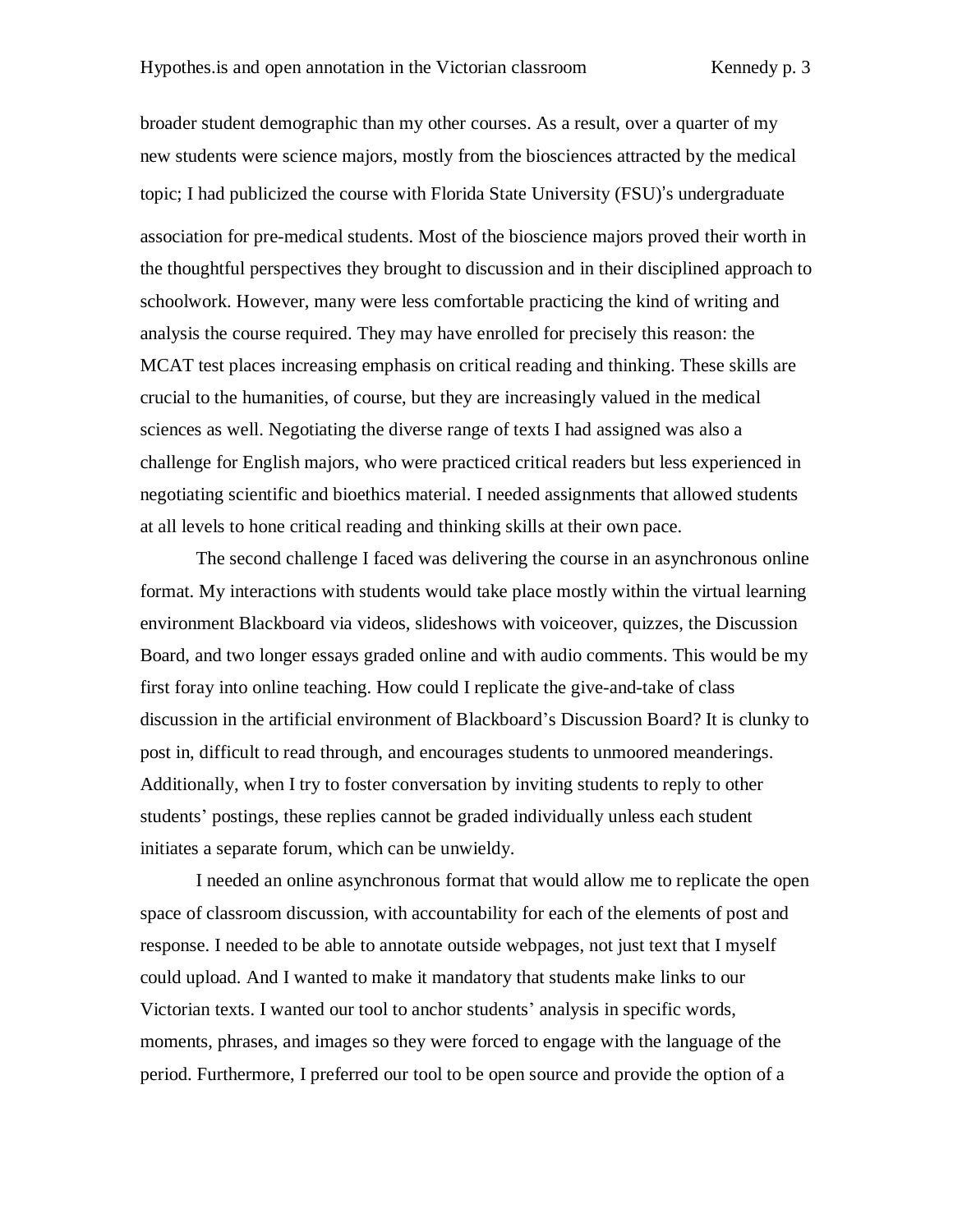private class 'channel' within which students could respond to their peers' postings and be held accountable in discussion. I needed some form of open annotation.

I considered a number of annotation tools. After trying many and consulting with colleagues and the distance learning team at FSU,<sup>3</sup> I chose Hypothes.is.<sup>4</sup> It offered stability, good reviews, open source, creative commons, the option of private annotation, a clean and inviting interface, and flexible possibilities for the course and beyond. I was also reassured by the past and future partnerships that the team at Hypothes.is has generated.<sup>5</sup>

The Hypothes.is mission statement argues for an open-source platform for sentence-level annotation that is 'free, open, non-profit, neutral and lasting.'<sup>6</sup> This nonprofit organization, supported by a roster of well-known foundations, emerged from the Annotator project in the effort to create 'a new open layer… over all knowledge'; that is, to standardize annotation across the web<sup>7</sup> Its goal is to enable readers of any web page to add and exchange notes linked to the content on that page, whether or not comments are enabled on the page itself, by adding a conversation 'layer' over each page via browser extensions. Taking their cue from the W3C (World Wide Web Consortium) working group on annotation, Hypothes.is is helping coordinate a coalition of publishers and institutions to support these goals. Most important for my situation, Hypothes.is has dedicated education programming staffed by personnel with experience in both academe and open annotation; Jeremy Dean, who worked with us, draws on a PhD in English and

 $\overline{a}$ 

<sup>5</sup> Dan Whaley [dwhly], 'A Coalition of over 40 60 Scholarly Publishers', *Hypothes.is*, 1 December 2105 [<https://Hypothes.is/blog/a-coalition-of-over-40-scholarly-publishers/>](https://hypothes.is/blog/a-coalition-of-over-40-scholarly-publishers/) [17/05/2016]. For a list of the participating publishers, see 'Annotating All Knowledge', *Hypothes.is* [<https://Hypothes.is/annotating-all-knowledge/>](https://hypothes.is/annotating-all-knowledge/) [accessed 17 May 2016].

<sup>3</sup> Thanks are due to Paul Fyfe, Tarez Graban, and Charles McCann for their advice on this topic.

<sup>4</sup> [https://hypothes.is](https://hypothes.is/) [accessed 3 August 2016]

<sup>6</sup> 'About us', *Hypothes.is* [<https://Hypothes.is/about/>](https://hypothes.is/about/) [accessed 17 May 2016].

<sup>7</sup> 'Annotating All Knowledge', *Hypothes.is* [<https://Hypothes.is/annotating-all](https://hypothes.is/annotating-all-knowledge/)[knowledge/>](https://hypothes.is/annotating-all-knowledge/) [accessed 17 May 2016].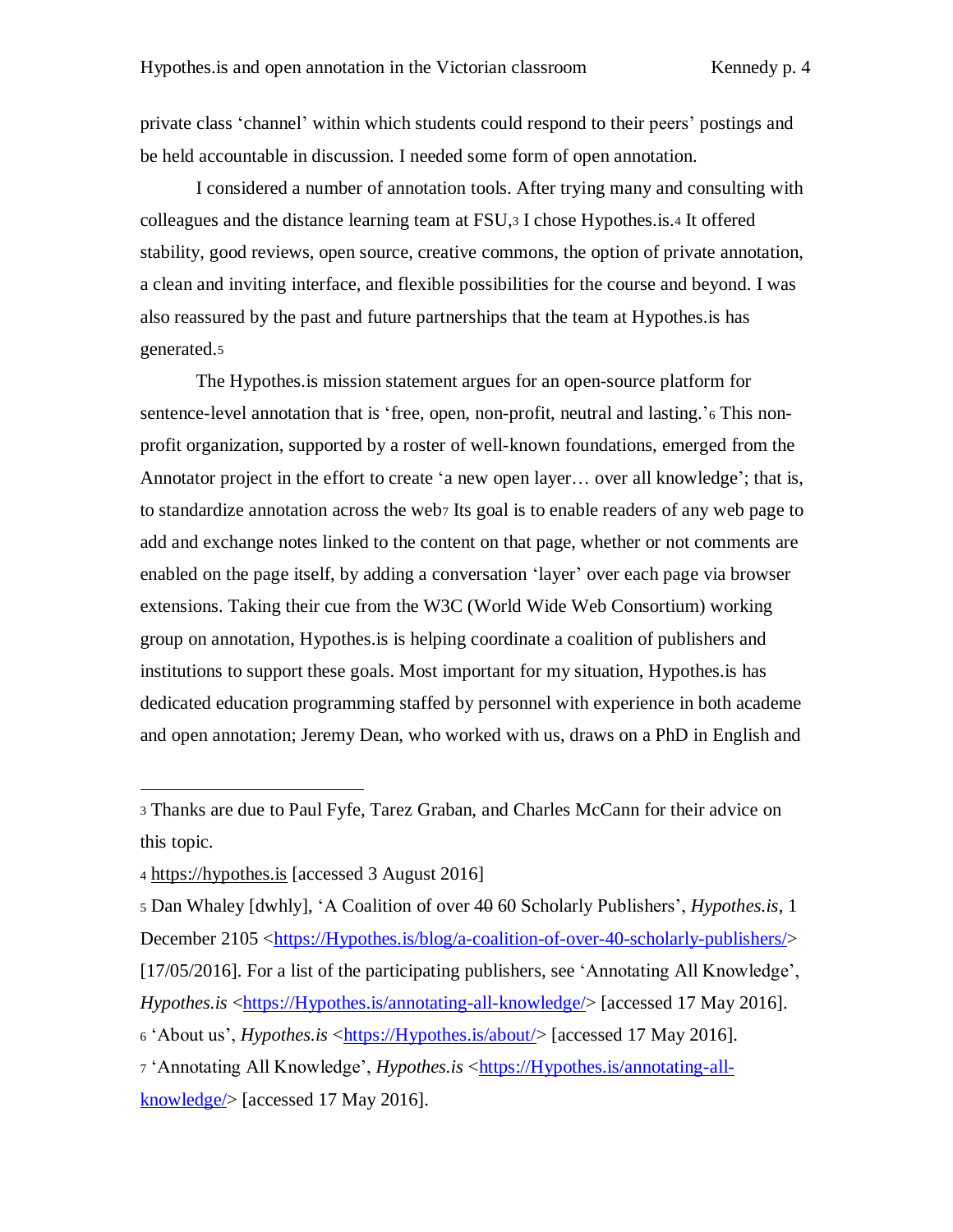experience both in the classroom and at Genius, another annotation project.<sup>8</sup> His role was not strictly necessary for our course to get up and running; but his advice was welcome and demonstrates the commitment at Hypothes.is to making it workable in the classroom.

## **Assignments**

"Literature and Medicine: Diseases and Debates, Then and Now" included six opportunities for annotation, all of which were structured as individual contributions to a group discussion of Victorian primary source texts. In one assignment, the students group-annotated an e-text of George Eliot's novella *The Lifted Veil*, an assigned text, which had been discussed in other course materials such as my video lecture and discussion questions. Annotation in Hypothes.is requires students to attach their response to a specific element in the text. One student annotated the phrase 'I have no near relatives', spoken by Eliot's narrator Latimer, by explaining, 'While this passage appears in the beginning of the story, it plays a great role in foreshadowing the theme of loneliness in the rest of the tale…. Latimer … is constantly surrounded by other's thoughts and the fruits of his gift but is increasingly lonely'.<sup>9</sup> Elsewhere, students and I debated the likely historical meaning of Latimer's heart 'palpitation' and subsequent medicinal 'draught'. This assignment replicated the kind of class discussion we might have had in a face-to-face course. It encouraged students to do the kind of 'slow reading' or 'deep reading' that they so often overlook. In browsing the highlighted text, the reader can also quickly identify 'hot spots' where more interesting or controversial material occurs. Because I required students to respond to two other annotations as well as posting their own, clusters of postings quickly built up, signaling knotty textual moments and inviting students to pause and read more closely.

In the other assignments, students annotated Victorian texts that had not already been discussed in class, although they were expected to draw upon and refer to

<sup>8</sup> 'Welcome to Hypothesis, Educators!', *Hypothes.is* [<https://Hypothes.is/education/>](https://hypothes.is/education/)

<sup>[</sup>accessed 17 May 2016].

<sup>9</sup> George Eliot, The Lifted Veil. <http://www.gutenberg.org/cache/epub/2165/pg2165.txt> [accessed 3 August 2016]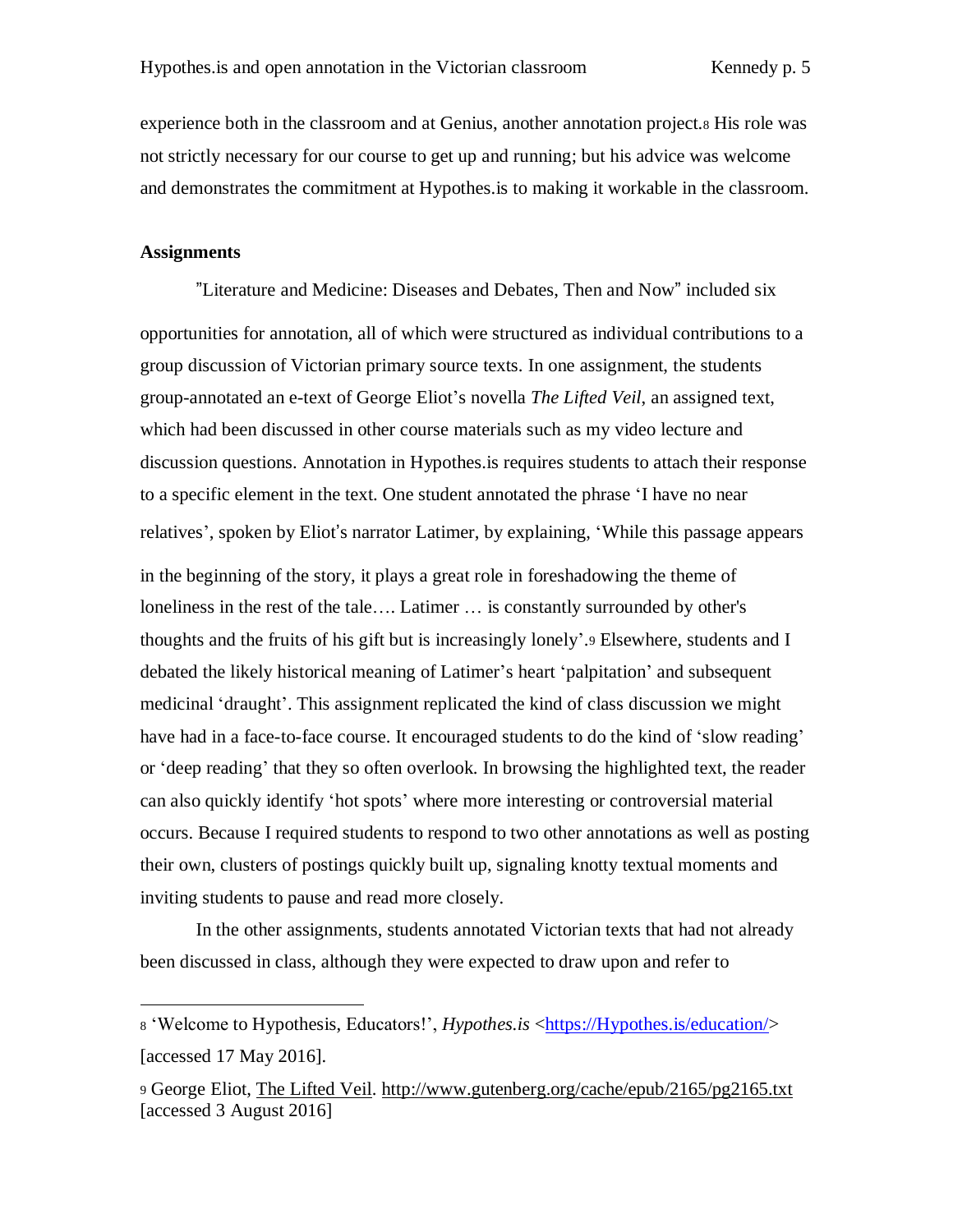knowledge they had gained from the course. These asked students to pull together two to five weeks' new knowledge to make sense of a difficult new text, acting as capstone assignments at the end of each of the main segments of the course. Most were annotated as a class, although one – W. E. Henley's *In Hospital* – was assigned as individual poems to groups of about four students each. Students also had one annotation completed independently: they were to choose one item in the site *Nineteenth-Century Disability*<sup>10</sup> to relate to some text in our course. The students spread out among all the different pages of this site as though wandering through a many-roomed museum. Most students were the only original annotator on their chosen exhibit. As usual, they also had to find and reply to two other students' posts. Luckily, Hypothes.is had instituted a 'group stream' function that lists all sites and annotations in our group channel, arranged in reverse chronological order.

For this course, I simply required students to post literary, historical, or ethical annotations, sometimes guiding them with a broad prompt. Using Hypothes.is on Victorian texts lends itself to focused annotation along a number of axes:

1) Historical: highlight a literary, medical, judicial, or historical reference and discuss its history;

2) Linguistic: highlight one word and discuss its history, usage, and connotations; 3) Literary: highlight a phrase or sentence to discuss using particular literary or analytic concepts discussed in class (metaphor, free indirect discourse, irony, etc.) ; 4) Ethical: highlight a sentence that represents an ethical choice in this text and discuss the costs of that choice;

5) Multimedia: highlight a phrase or sentence and link to a visual, audio, or video clip with a brief explanation of the connection you see.

<sup>10</sup> *Nineteenth-Century Disability: Cultures and Contexts,*

[<sup>&</sup>lt;http://www.nineteenthcenturydisability.org/>](http://www.nineteenthcenturydisability.org/) [accessed 01 March 2016].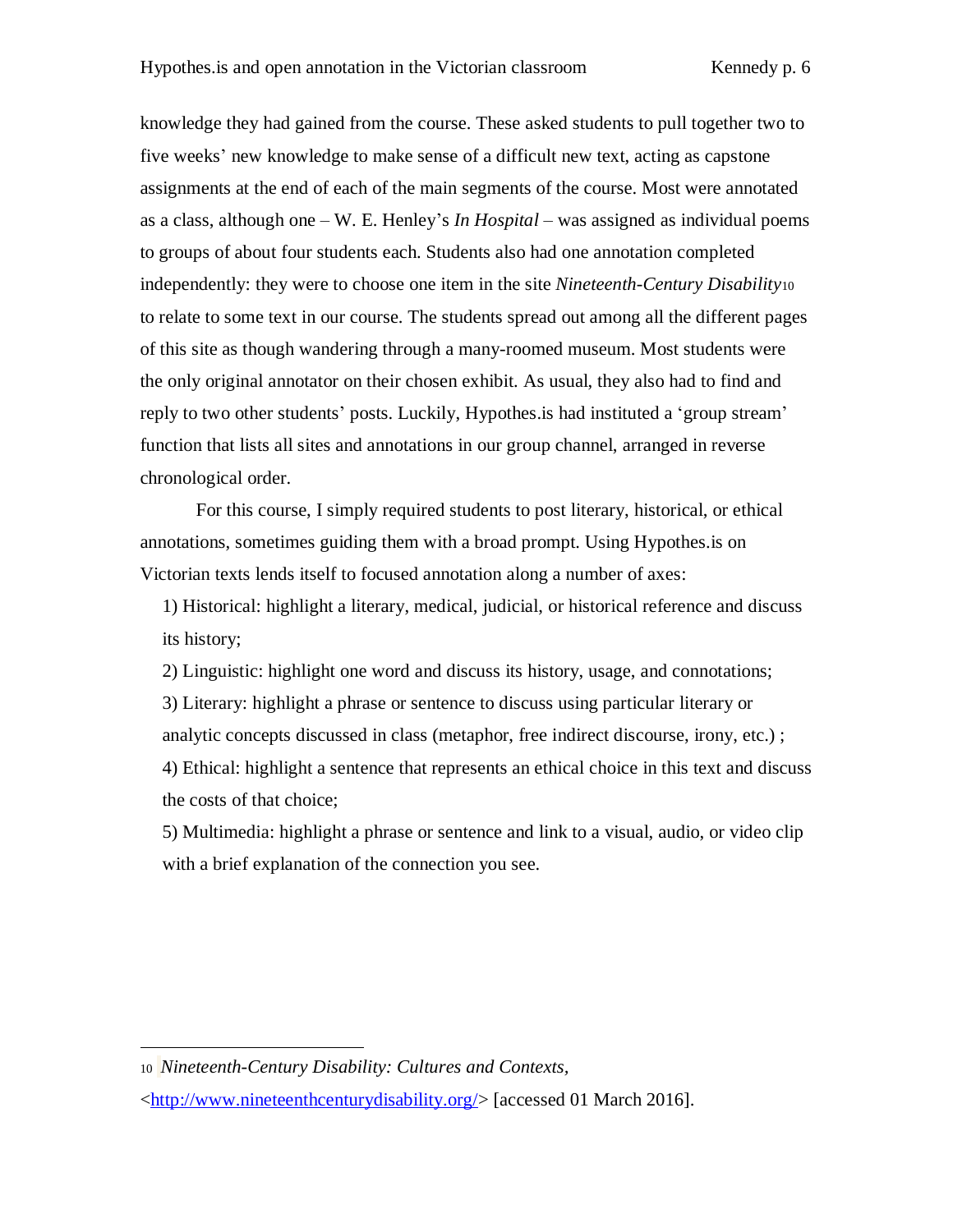In future iterations of the course, I plan to move students through a sequence of annotations on text and, eventually, video along each of these axes.<sup>11</sup>

## **Issues and Resolutions**

 $\overline{a}$ 

Jeremy Boggs has noted three roles for instructors using technology in the classroom – role model, tech support, and cheerleader.<sup>12</sup> Given the students' lack of familiarity with annotation software, these were distinctly necessary. I offered instructions and advice via assignment guidelines, announcements, FAQs with screenshots, personal emails, video-conferencing, and meeting with students personally in office hours. The staff at Hypothes.is emailed with students and Jeremy Dean provided a Student Resource Guide and video tutorial. After working with Hypothes.is with this group of students – who were generally well motivated but from diverse disciplinary backgrounds and unfamiliar with online annotation – I have compiled some lessons to consider for future semesters.

1. The 'On-ramp': There are different ways to deploy the Hypothes.is tool, in particular a bookmarklet/browser plugin, a 'via proxy' typed before the URL, or a search box on the home page. This variety should assist students having difficulty with the browser plugin – some did not know what this was – but may simply have confused them. Those students having trouble were also likely not to know what information to provide us. Several exchanges were necessary to find out how they were accessing Hypothes.is, what kind of browser they were using, what URL they were on, and whether they had looked at the directions or video. No student accepted my offer to confer via Collaborate on Blackboard (through screen sharing) but I will require this in the future.

<sup>11</sup> Adeline Koh, 'Annotate Video on the Fly: A Review of VidBolt', *Chronicle of Higher Education*, April 24, 2014 [<http://chronicle.com/blogs/profhacker/annotate-video-on-the](http://chronicle.com/blogs/profhacker/annotate-video-on-the-fly-a-review-of-vidbolt/56787)[fly-a-review-of-vidbolt/56787>](http://chronicle.com/blogs/profhacker/annotate-video-on-the-fly-a-review-of-vidbolt/56787) [accessed 17 May 2016].

<sup>12</sup> 'Three Roles for Teachers Using Technology', *Hacking the Academy: New Approaches to Scholarship and Teaching from Digital Humanities*, ed. by Daniel J. Cohen and Tom Scheinfeldt (Ann Arbor: University of Michigan Press, 2013), DOI: [<http://dx.doi.org/10.3998/dh.12172434.0001.001>](http://dx.doi.org/10.3998/dh.12172434.0001.001) [accessed 20 May 2016].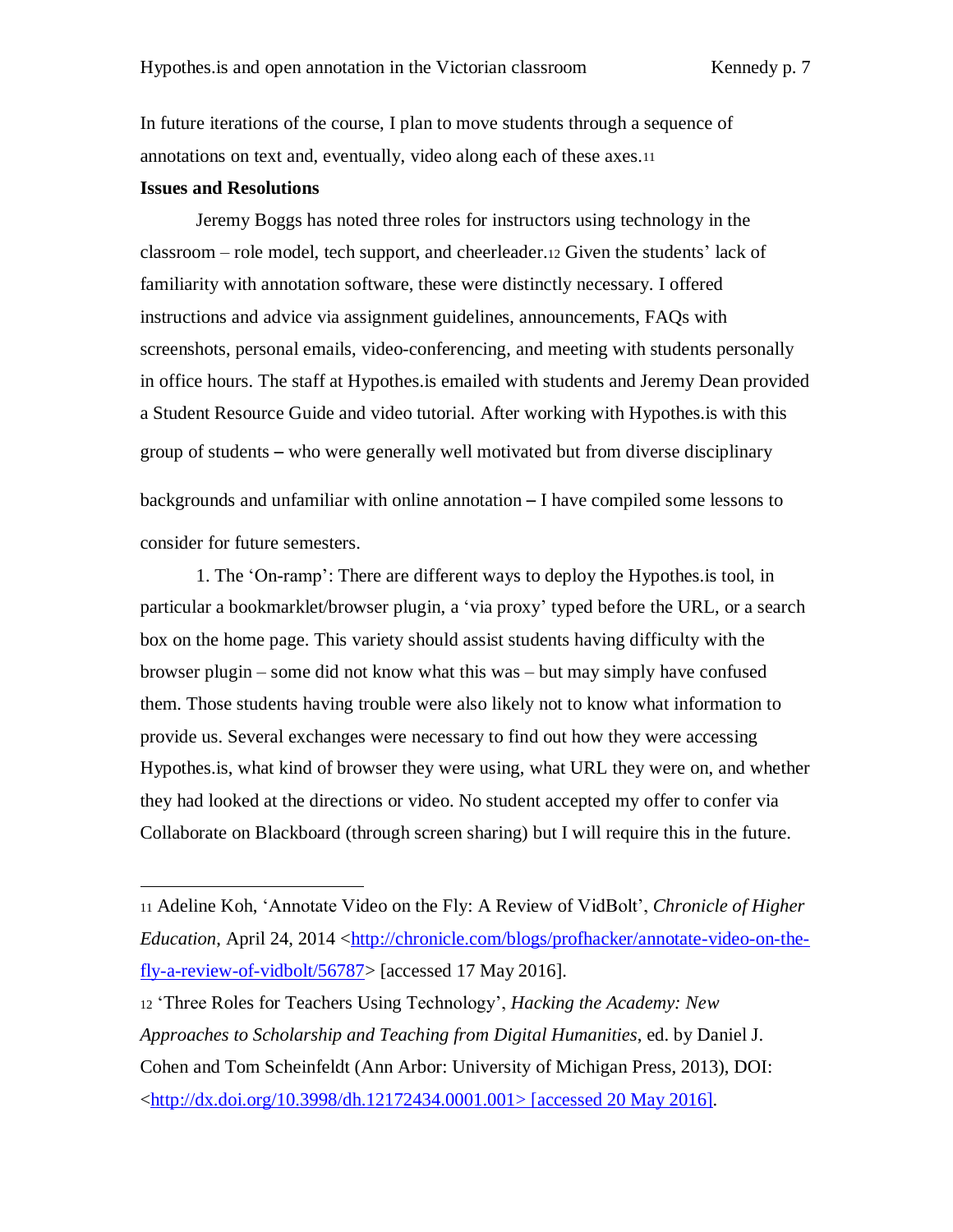Students' two major problems were not technological but practical. First, they posted to the wrong websites. The advantage Hypothes.is offers in being able to attach to nearly any website becomes a disadvantage when students simply performed a Google search for *The Lifted Veil* (for example) and annotated whatever they found, rather than following my posted link to a specific version of the story. With our source texts in the public domain and many versions available online, this was a persistent misstep. Second, students annotated the correct website but in the 'public' channel rather than in our private, class channel. In both cases, their erroneous postings showed up in the group stream, where they would sometimes lure unwary peers off course as well. The staff at Hypothes.is was extremely helpful in deleting these false pointers once students had reposted their annotations in the correct location.

2. Privacy: Hypothes.is allows easy shifting between public/private annotation. I needed to ensure students' anonymity online because FSU's Office of Distance Learning was concerned about FERPA violations. There are good reasons to reconsider the assumption that all student work must be submitted privately and/or anonymously in order to comply with FERPA.<sup>13</sup> FSU required students to submit a form acknowledging that we were venturing outside the Course Management System (CMS) onto the public web, although our course would be using a private 'channel' within Hypothes.is. Some students, however, chose an alias that revealed their identity and opted to disclose personal, even medical matters using that alias. Students provided me with their aliases so I could link annotations to real names; each annotation was represented in the

<sup>13</sup> Jack Dougherty offers a thoughtful and nuanced defense of public student writing under FERPA. See 'Public Writing and Student Privacy', *Web Writing: Why and How for Liberal Arts Teaching and Learning*, ed. by Jack Dougherty and Tennyson O'Donnell. (Ann Arbor: University of Michigan Press; Trinity College ePress edition, 2014) [<http://epress.trincoll.edu/webwriting/chapter/dougherty-public>](http://epress.trincoll.edu/webwriting/chapter/dougherty-public); Jeremy Dean links to courses using public annotation projects at *Hypothes.is* [<https://Hypothes.is/blog/the-lit](https://hypothes.is/blog/the-lit-anthology-in-the-age-of-web-annotation/)[anthology-in-the-age-of-web-annotation/>](https://hypothes.is/blog/the-lit-anthology-in-the-age-of-web-annotation/) (with a webinar) and at *An Annotated Domain of My Own* [<http://jeremydean.org/blog/getting-started/an-anthology-of-ones-own/>](http://jeremydean.org/blog/getting-started/an-anthology-of-ones-own/) [all accessed 17 May 2016].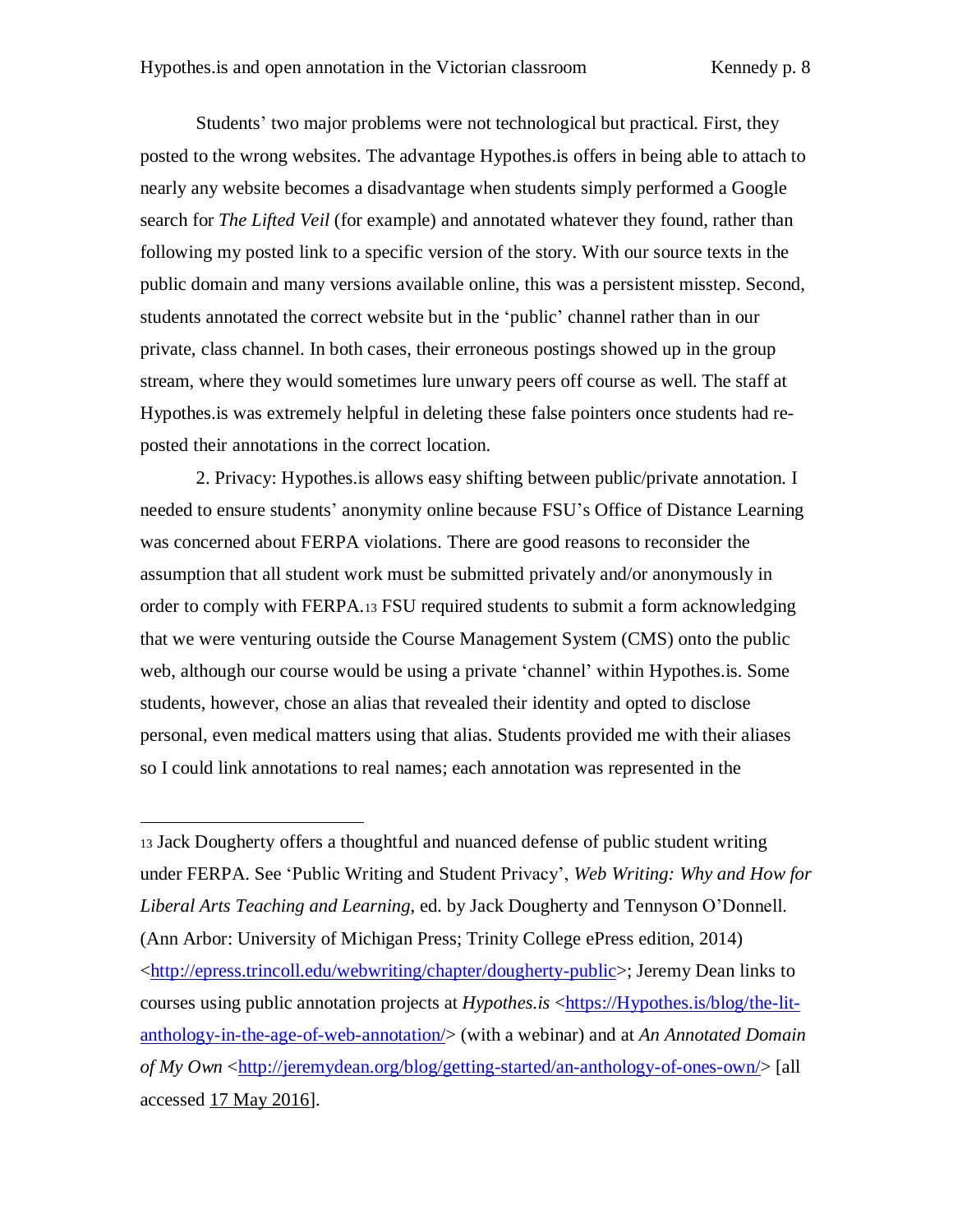Blackboard Gradebook by a fake (closed) Discussion Board so students could see their grades. Hypothes.is sets up an 'annotation stream' for each user, so it is easy to browse submissions either in context or by student.

3. Consent: The original list of principles for Hypothes.is included 'Work everywhere. To the extent practical. Without consent.'<sup>14</sup> Although the last phrase no longer appears, a reader can indeed post public annotations on an author's site 'without consent'.<sup>15</sup> Despite the benevolent ideals on which the project is founded, unmoderated online comments all too often degenerate into offensive remarks upon the author and other readers.<sup>16</sup> This did not arise in my course, and probably for several reasons. Firstly, many students used their own names, secondly, they were being graded on their comments, thirdly, I did not assign them to annotate especially controversial course material, and finally, due to the sensitive nature of the course material, I worked to establish trust and community so that we could respectfully disagree upon difficult matters. I strove to mitigate the ethical dilemmas of open annotation in the curated space of my classroom, but they remain in the larger context of the web.

4. Lost links: Some websites do not integrate smoothly with the Hypothes.is shell. Hypothes.is is designed to work with PDFs, but page frames and embedded readers as in Googlebooks and Gutenberg still caused us difficulties. Annotations on an HTML plaintext on Gutenberg could only be accessed via a link within Hypothes.is, for example, not from the special URL I provided the students. A more serious problem occurs when the underlying website is updated. Annotations disappear from the sidebar if their original text 'anchor' has been deleted from the page code. Web developers can add code to prevent this problem, but not everyone will. The old annotations do still exist in the

<sup>14</sup> Jason B. Jones notes some difficult questions that have arisen around annotation in 'Framing Annotation', *Chronicle of Higher Education,* 30 March 2016 [<http://chronicle.com/blogs/profhacker/framing-annotation/61963>](http://chronicle.com/blogs/profhacker/framing-annotation/61963) [accessed 17 May 2016].

<sup>15</sup> '12 Principles', *Hypothes.is* [<https://Hypothes.is/principles/>](https://hypothes.is/principles/) [accessed 17/05/ May 2016].

<sup>16</sup> 'About us', *Hypothes.is* [<https://Hypothes.is/about/>](https://hypothes.is/about/) [accessed 17/05/ May 2016].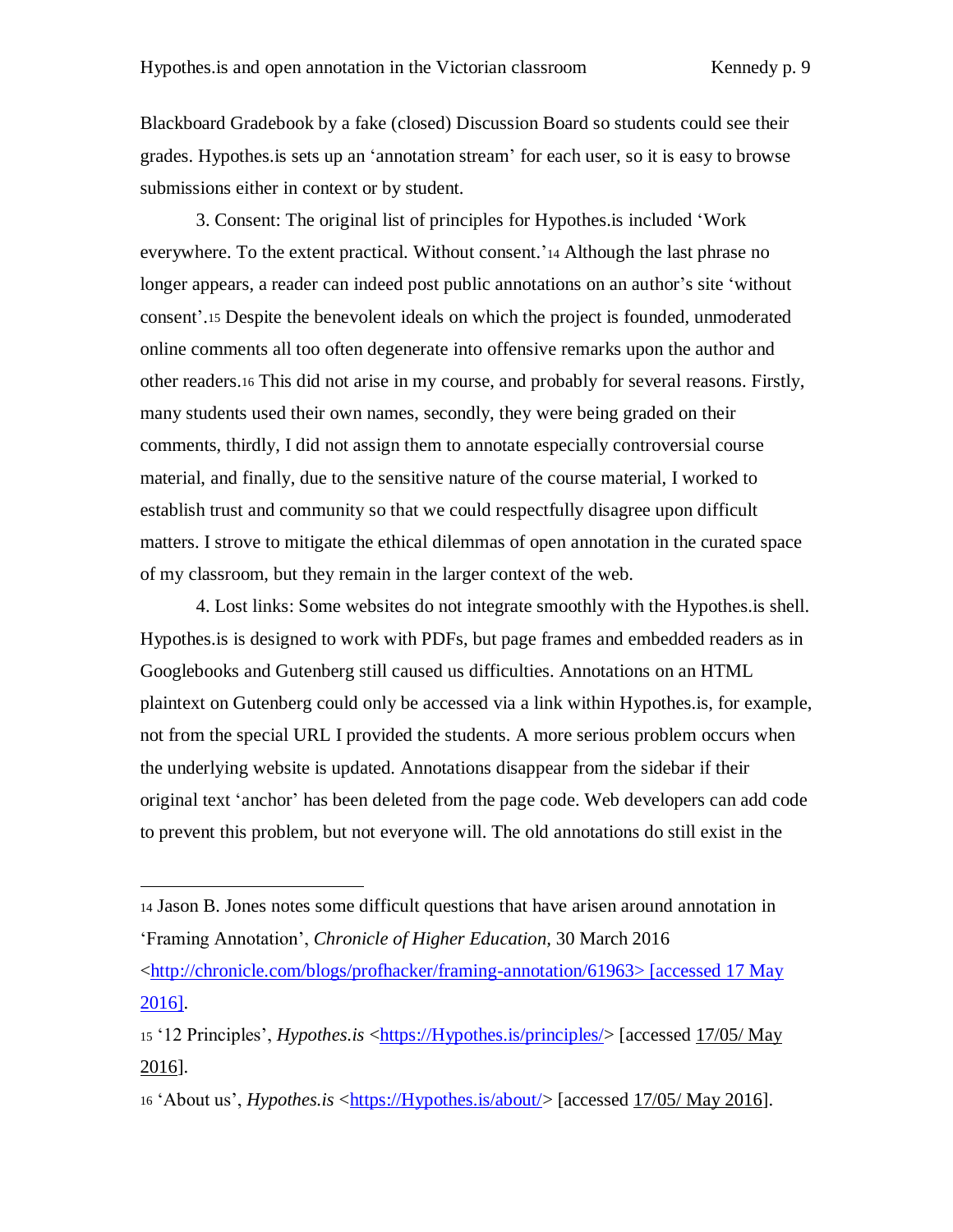group and user streams (where they can be found with the search function), hosted on Hypothes.is servers, and eventually Hypothes.is will transfer them over to the new page. It is hard to see this solution being scalable if Hypothes.is goes viral, however. Instructors can minimize problems by prioritizing sites that work well with annotation. In the meantime, the coalition encourages publishers and institutions to make their websites more annotation-friendly.

## **Student Experiences**

Anonymous student surveys reported largely positive experiences with annotation and Hypothes.is in general. Out of 38 respondents, 34 students enjoyed using Hypothes.is; three disliked it; one was ambivalent. Many students remarked that Hypothes.is helped them strengthen their critical reading skills on these difficult Victorian texts. They specifically mentioned its key features: anchoring commentary to specific moments in the text and facilitating replies to those annotations (as they put it, 'being able to highlight and focus in on certain lines' and 'seeing what my classmates think of the lines I chose'). They termed the experience 'inventive,' 'interactive,' and 'thoughtful.' Six students explicitly preferred Hypothes.is to the context-free comments permitted in Blackboard's Discussion Board.

Thirteen students acknowledged some difficulty in learning how to use the tool. They requested a more deliberate introduction to Hypothes.is and commented on sitenavigation issues, which Hypothes.is is addressing. However, most students found Hypothes.is easy to use once they had learned how, and they said they would use it again. One or two reported consistent problems with the tool, and it is difficult to know from the survey whether this was due to user error, to incompatible devices, or to underlying technological glitches. During the semester, a handful of students reported problems to me or Jeremy Dean. Those students' issues were resolved once we walked through the instructions with them step-by-step.

Some students felt disoriented because the Hypothes.is tool was not explicitly within the CMS. Although I posted links from Blackboard to the assigned texts for annotation, those texts were not hosted on pages within Blackboard, nor were they linked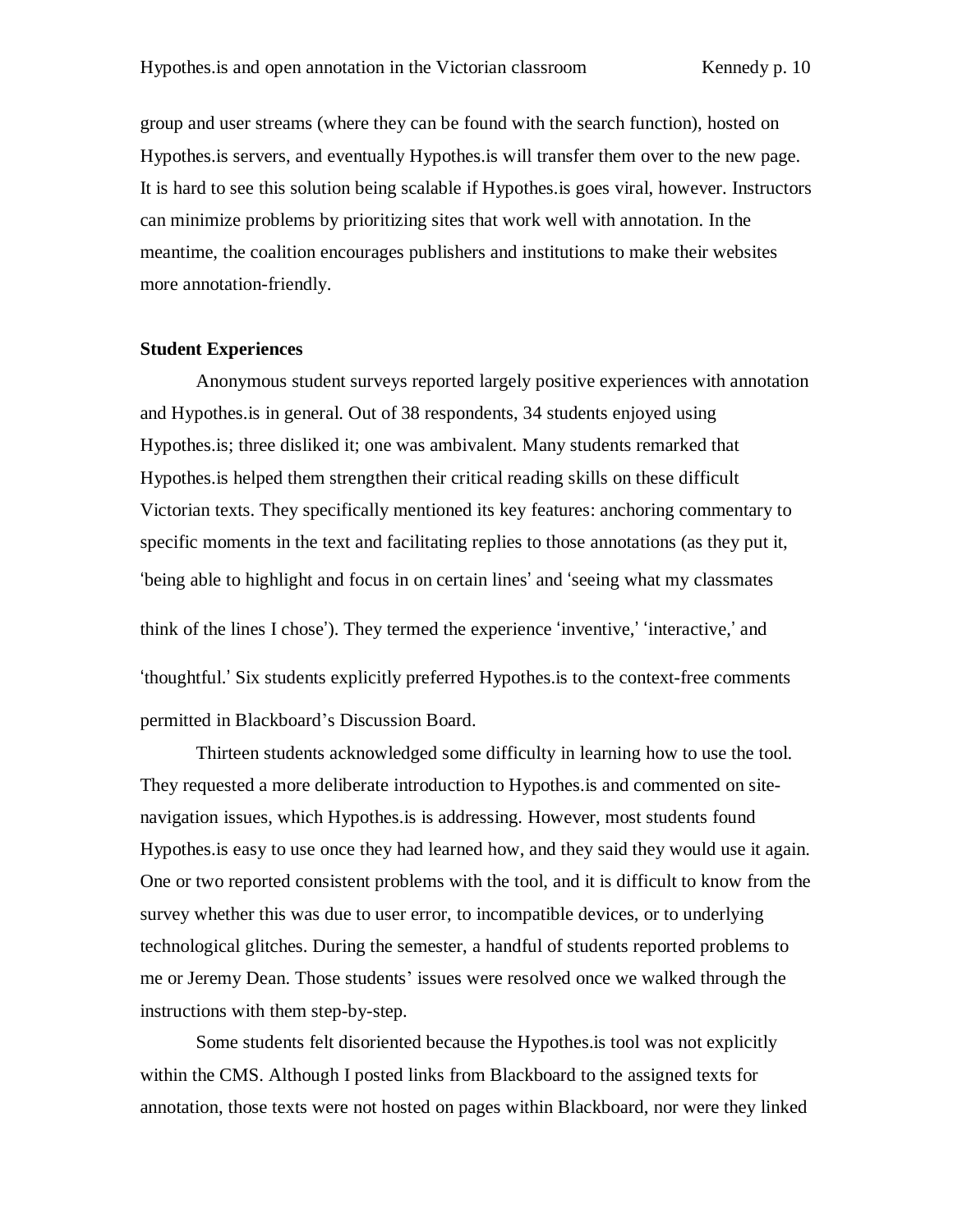to the Blackboard Gradebook. This difficulty was exacerbated when students posted annotations to the 'wrong' pages (not following the links I would post), because orphan annotations did not attract responses or grades, a cause of frustration for all. We tracked down as many of these as possible to help students move them to the proper location, and we sent out multiple reminders about these pitfalls. I chose not to penalize grades when early annotations were late for these reasons. I felt it was important not to alienate students while introducing a new technology, although their errors were avoidable. I also took care to be transparent about my goals in using Hypothes.is, my reasons for choosing it, and my interest in hearing honest evaluations of this course experiment. This is perhaps why Hypothes.is earned largely positive responses from my students.

With a large class, some responsibility must fall on the student to follow directions and ask for help. However, since students working in haste may not follow instructions to the letter, some may have difficulty with the first Hypothes.is assignments. I recommend a deliberate, staged introduction to the tool to ensure that students do not go astray. If reading public-domain Victorian literature, one could also set up a WordPress site with these texts and embed Hypothes.is natively. In that case, students would need accounts but they would not need to install the browser plugin. However, annotations would be limited to whatever is hosted on the course WordPress site. In addition, although it is perhaps thoughtful to protect students from having to install a browser plugin, we might consider that being able to do so is an important component of digital literacy. In future, I will ensure that students know when registering that this online course requires the use of a text annotation tool; my students' responses suggests that it is rare for such tools to be integrated into university-level coursework.

## **Conclusion**

My students' literary analysis was indisputably enriched by Hypothes.is. It facilitated easy online interaction with a variety of texts and each other, and it required students to anchor their comments rigorously in specific textual passages. Their survey responses recognize their progress in the collaborative work of close reading. Our positive experience shows how easily open annotation could support the work we do as scholars. Journals, scholarly associations, libraries, or universities could host sites where